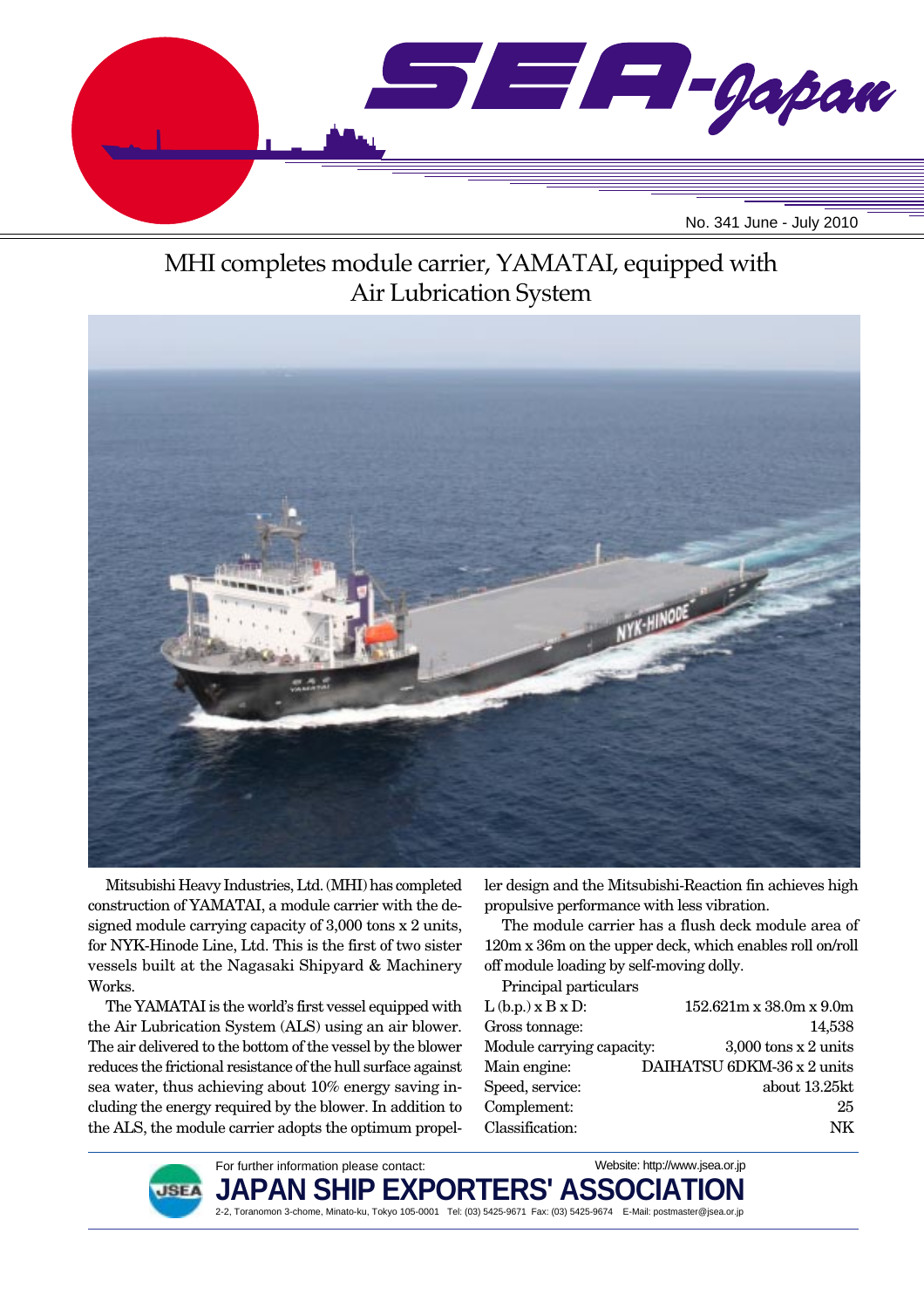### IHIMU completes 9,300TEU container vessel, NYK ADONIS

IHI Marine United Inc. has delivered the 9,300 TEU container vessel, NYK ADONIS (HN: 3278), to ASSAM Shipholdings S.A. at its Kure Shipyard. The NYK ADONIS is one of the largest container vessels ever built in Japan and is equipped with various and most-advanced eco-friendly devices.

For the sake of superior economical operation on container trades, an electronically controlled main engine (Flex Engine) is installed on this vessel. By adjusting fuel injection and exhaust valves at suitable timing, this engine can control combustion conditions regardless of the loaded condi-



tion. These mechanisms enhance the saving of fuel oil consumption and the reduction of emissions.

In order to achieve good propulsion performance, economical operation and good maneuverability, IHIMU designed this vessel with proprietary sophisticated technology such as CFD analysis, 3D-FEM ship-model analysis, walk-through simulation and apparatus installation simulation utilizing the CIM system "Ajisai" which IHIMU developed.

Principal particulars

L(o.a.) x B x D: 332.15m x 45.20m x 26.80m

| DWT/GT:                 | about89,700t/105,644           |
|-------------------------|--------------------------------|
| Loading capacity:       | 9,300 TEUs                     |
|                         | Main engine: DU-WARTSILA 11RT- |
| flex96C diesel x 1 unit |                                |
| MCR:                    | 58,400kW x 99.5rpm             |
| Classification:         | NK                             |
| Completion:             | Mar. 30, 2010                  |

### Kawasaki completes 3rd 180,000DWT bulker CAPE YAMABUKI

Kawasaki Shipbuilding Corporation has completed the 182,534DWT bulk carrier, CAPE YAMABUKI (HN: 1633), at the Sakaide Shipyard. The vessel is the third of 180,000DWT series newly developed by Kawasaki and has a maximized cargo loading capacity within the ship size permitted to enter the Port of Dunkerque, France.

The CAPE CANARY adopts the Common Structural Rule (CSR) of the hull structural strength required for bulk carriers to increase safety of the vessel.

Total energy saving of the vessel is achieved by installing a fuel-saving main diesel engine combined with a highly efficient propeller, the Kawasaki SDS-F (Semi-Duct System with contra Fins), and the Kawasaki RBS-F (Rudder Bulb System with Fins). With such increased propulsion efficiency, the fuel consumption of the main engine is drastically decreased.

The fuel oil tanks are double hull construction, and the deck machinery is directly operated by electric power dispensing with hydraulic oil. Therefore, the possibility of accidental marine pollution is decreased in the event of collision or damage.

The Performance Standard for Protective Coatings (PSPC) is also applied for the improvement of quality of coatings, which provides preventive measures against corrosion of the ballast water tanks.

Principal particulars Length, o.a.: 292.00m Length, b.p.: 288.00m

| Breadth, mld.:  | 45.00m                         |
|-----------------|--------------------------------|
| Depth, mld.:    | 24.70m                         |
| Draught, mld.:  | 18.20m                         |
|                 | (full load, summer)            |
| DWT/GT:         | 182,534t/92,977                |
|                 | Main engine: Kawasaki-MAN B&W  |
|                 | 6S70MC-C (Mk7) diesel x 1 unit |
| MCR:            | 17,780kW x 87rpm               |
| Speed, service: | about 15.3kt                   |
| Complement:     | 28                             |
| Classification: | NK                             |
| Delivery:       | Feb. 26, 2010                  |
|                 |                                |

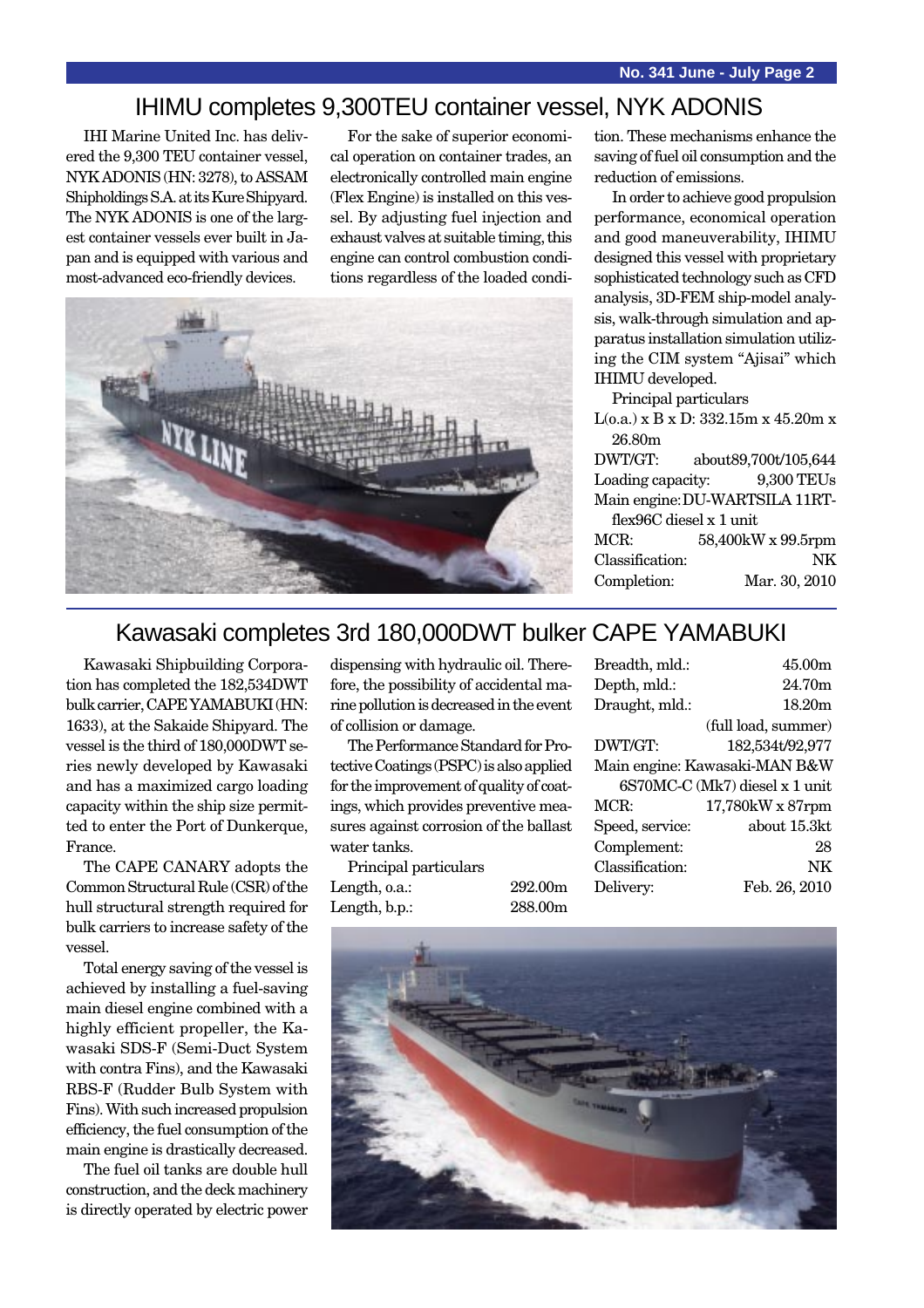### MES completes 177,000DWT bulk carrier, LEO FELICITY

Mitsui Engineering & Shipbuilding Co., Ltd. (MES) completed 177,000DWT type bulk carrier, LEO FELICITY (HN: 1711), at its Chiba Works and delivered the vessel to Lepta Shipping Co., Ltd., Liberia, on Feb. 25, 2010.

This is the third example of the newly designed Capesize bulk carrier of Dunkerque-max type. The design enables effective cargo handling, easy maintenance of cargo holds and structural safety by adopting double-hulled cargo holds. The ship has a cargo hold capacity equivalent to single-hulled ships of the same displacement by designing the structure efficiently, but in compliance with SOLAS doublehull requirements.

The loading flexibility and enhanced structural safety are achieved by design according to the requirements of IACS URS25. Access based on SOLAS requirements is provided, which enables safe and efficient inspections of cargo holds and ballast tanks. The ship has a forecastle, and the new requirements for reserve buoyancy are applied to improve the safety of the ship.

Two sets each of H.F.O. service tanks, H.F.O. settling tanks and D.O. tanks are provided for



easy changeover from/to Low Sulfur Oil in SO<sub>x</sub> Emission Control Areas (SECAs). The main engine of the ship is MITSUI-MAN B&W 6S70MC-C diesel engine, which satisfies IMO Environment standards for exhaust gas and achieves massive improvement of fuel saving by optimum matching at normal service output. The electronically controlled cylinder oil supply system of the ship contributes to the saving of operational costs.

Ballasting and de-ballasting work can be efficiently performed by separate topside tanks and bottom side tanks.

| <b>Principal Particulars</b>                     |                 |
|--------------------------------------------------|-----------------|
| $L$ (o.a.) x $L$ (b.p.) x $B$ x $D$ x d: 292.00m |                 |
| x 282.00m x 44.98m x 24.70m                      |                 |
| DWT/GT:                                          | 178,564t/92,246 |
| Main engine: MITSUI-MAN B&W                      |                 |
| 6S70MC-C diesel x 1 unit                         |                 |
| Max. Continuous Output: 18,660kW                 |                 |
| $x 91$ rpm                                       |                 |
| Speed:                                           | 15.5kt          |
| Complement:                                      | 25              |
| Classification:                                  | NK              |
| Delivery:                                        | Feb. 25, 2010   |
|                                                  |                 |

#### Universal completes 300,000DWT Unimax ore carrier, OITA MARU



The 300,000DWT-type ore carrier, OITA MARU, was delivered to Kemp Maritime S. A. at the Tsu Shipyard of Universal Shipbuilding Corporation on Mar. 19, 2010. The OITA MARU is the 11th vessel of a new design series of the Unimax ore carrier, dedicated to transport of iron ore from Brazil to Japan.

Universal's Unimax Ore Carrier is optimized to have the largest capacity of the 300,000DWT class to enter major iron ore loading ports in Western Australia, with the hull form most suitable for deep water ports in Brazil, the largest iron ore shipping country.

Adequate hull strength is provided to be applicable to various loading and unloading ports, and every cargo hold is equipped with the world's largest single panel hatch cover to facilitate cargo handling.

This vessel is equipped with a ME electronic control main engine which enables the combustion conditions to reduce fuel oil consumption and emissions at any load by adjusting the fuel injection and exhaust valves electronically.

With the energy saving devices of the Surf bulb, SSD and Ax-bow developed by Universal, the vessel could dramatically improve propulsive efficiency, decreasing fuel consumption compared with the conventional large ore carrier.

Universal will flexibly and actively respond to the diversifying needs in transport of raw materials for steel, amidst expected future expansion in marine transport triggered by global increase in demand for iron ore.

Principal particulars

 $L$  (o.a.) x B x D x d: 327.0m x 55.00m x 29.25m x 21.40m

| DWT/GT: | 297,736 t/151,094 |
|---------|-------------------|
|         |                   |

|                          | Main engine: Hitachi MAN-B&W |
|--------------------------|------------------------------|
| 6S80ME-C diesel x 1 unit |                              |

| Speed, service: | 14.5kt |
|-----------------|--------|
| Classification: | NΚ     |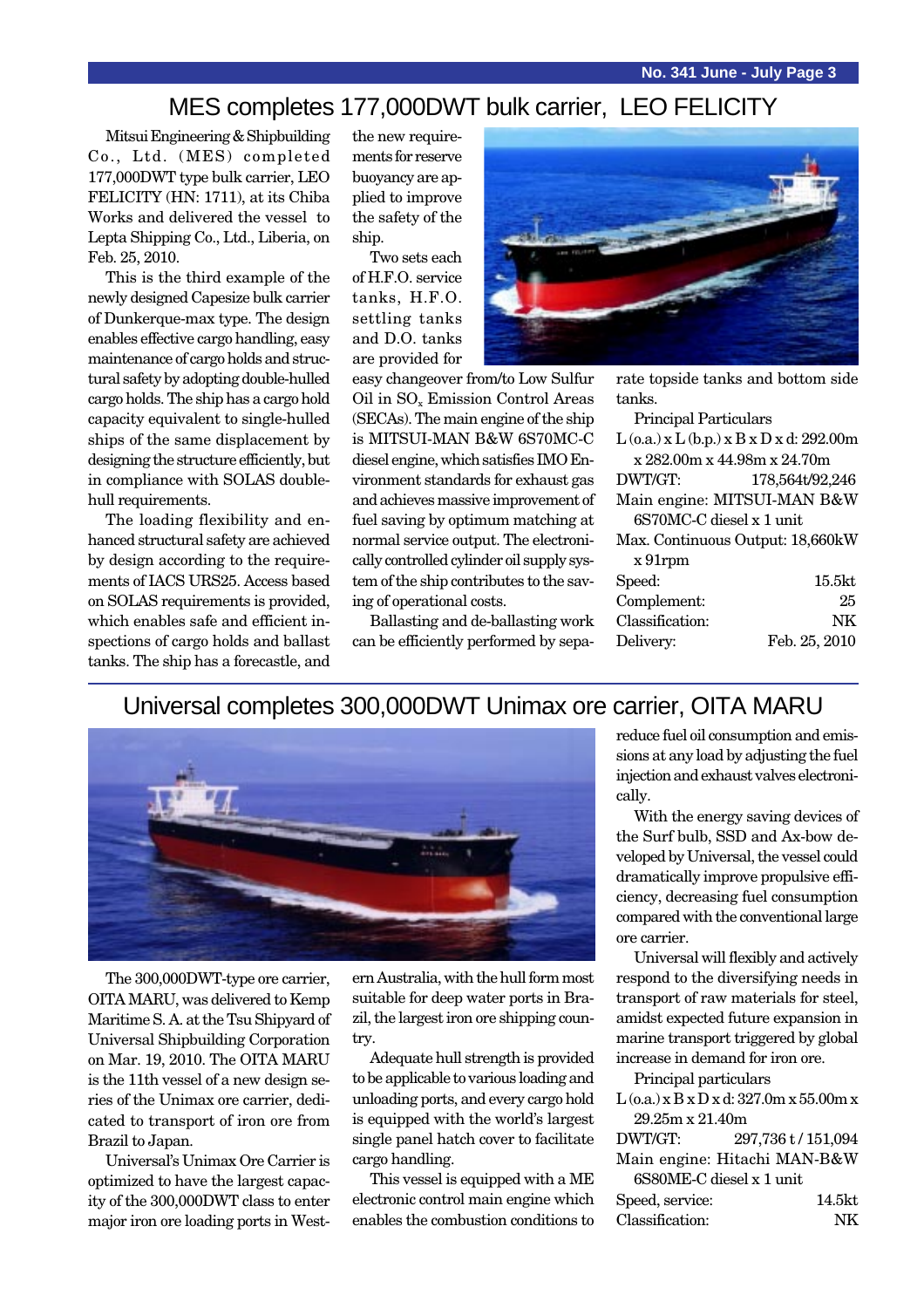### Namura completes ore carrier, SAKURA

Namura Shipbuilding Co., Ltd. delivered the SAKURA, a 229,069 DWT ore carrier, to Caelus Shipping Pte. Ltd. at its Imari Shipyard & Works on Feb. 24, 2010. The vessel is the 9th 230,000DWT type ore carrier built by Namura, and the strengthened hull offers flexible cargo loading of iron ore.

The vessel has five cargo holds, and nine wide-type hatches with one panel double-skin (box) type side-rolling hatch cover. The double-hull cargo holds are suitably designed for the handling and transport of iron ore. Fatigue crack arrester is applied to the hatch corners between the fore parts of Nos. 3 and 8 hatches.

The engine room machinery is automated based on the M0 concept, and the MITSUBISHI 6UEC85LSII type main engine is equipped with an SIP lubricating system for saving lubricating oil. The central fresh water-cooling system is applied for main engine and auxiliary machinery.

Special attention is given to safety, environmental protection, and reduction of labour and operation costs.

Principal Particulars

 $L$  (o.a.)  $x L$  (b.p.)  $x B x D x d$ : 319.58m x 308.00m x 54.00m x 24.30m x

| 18.10 <sub>m</sub> |                            |
|--------------------|----------------------------|
| DWT/GT:            | 229,069t/113,928           |
| Main Engine:       | Mitsubishi                 |
|                    | 6UEC85LSII diesel x 1 unit |
| M.C.R.             | 22,432kW x 76.0rpm         |
| Speed, service:    | 15.1kt                     |
| Complement:        | 25                         |
| Classification:    | NK                         |
| Flag:              | Panama                     |
|                    |                            |



### Sanoyas completes PANAMAX bulk carrier KM TOKYO

The PANAMAX bulk carrier KM TOKYO (HN: 1302) ordered by Southern Route Maritime, S.A. constructed at the Mizushima Works and Shipyard of Sanoyas Hishino Meisho Corp. was delivered on March 19, 2010.

The vessel is the 13th of a series of the newly developed 83,000DWT type PANAMAX bulk carriers, featuring the largest deadweight and cargo hold capacity in the world for the PAN-AMAX bulk carrier. In addition, this is the first vessel applying Common Structural Rules and Performance Standard for Protective Coatings in compliance with the requirements of the International Association of Classification Societies and International Maritime Organization, respectively.

For improvement of the propulsion efficiency, the vessel is equipped with a low-speed & long-stroke main engine combined with a high-efficiency propeller and the SANOYAS energysaving device called STF (Sanoyas-Tandem-Fin (patent); max. 6% energy saving) on the stern shell, which also contribute to the reduction of  $CO<sub>2</sub>$ emissions.

For efficient cargo handling, cargo hatches are widened as much as possible. Dedicated fresh water tanks are provided for storing hold washing water generated by a large capacity



type fresh water generator. In addition, a special fuel oil heating system is provided for the fuel oil storage tanks to avoid cargo damage by overheating and to reduce steam consumption.

Considering protection of the environment, various countermeasures such as fuel oil tanks with double hull structures, light color and tar-free coating for ballast tanks, holding tanks for accommodation of discharges and dirty hold bilges, and an independent bilge segregation system for engine room, are incorporated.

Principal particulars

| $L$ (o.a.) x $L$ (b.p.) x $B$ x $D$ x d: 229.00m |                                          |
|--------------------------------------------------|------------------------------------------|
| x 224.00m x 32.24m x 20.20m x                    |                                          |
| 14.598m                                          |                                          |
| DWT/GT:                                          | 83,483t/44,349                           |
|                                                  | Cargo hold capacity: $96,121m^3$ (grain) |
|                                                  | Main engine: MAN B&W 6S60MC-C            |
| diesel x 1 unit.                                 |                                          |
| MCR:                                             | 10,740kW                                 |
|                                                  | Speed, service: about 14.0kt (at c.s.o.  |
| with $15\%$ sea margin)                          |                                          |
| Classification:                                  | NK                                       |
| Complement:                                      | 25                                       |
|                                                  |                                          |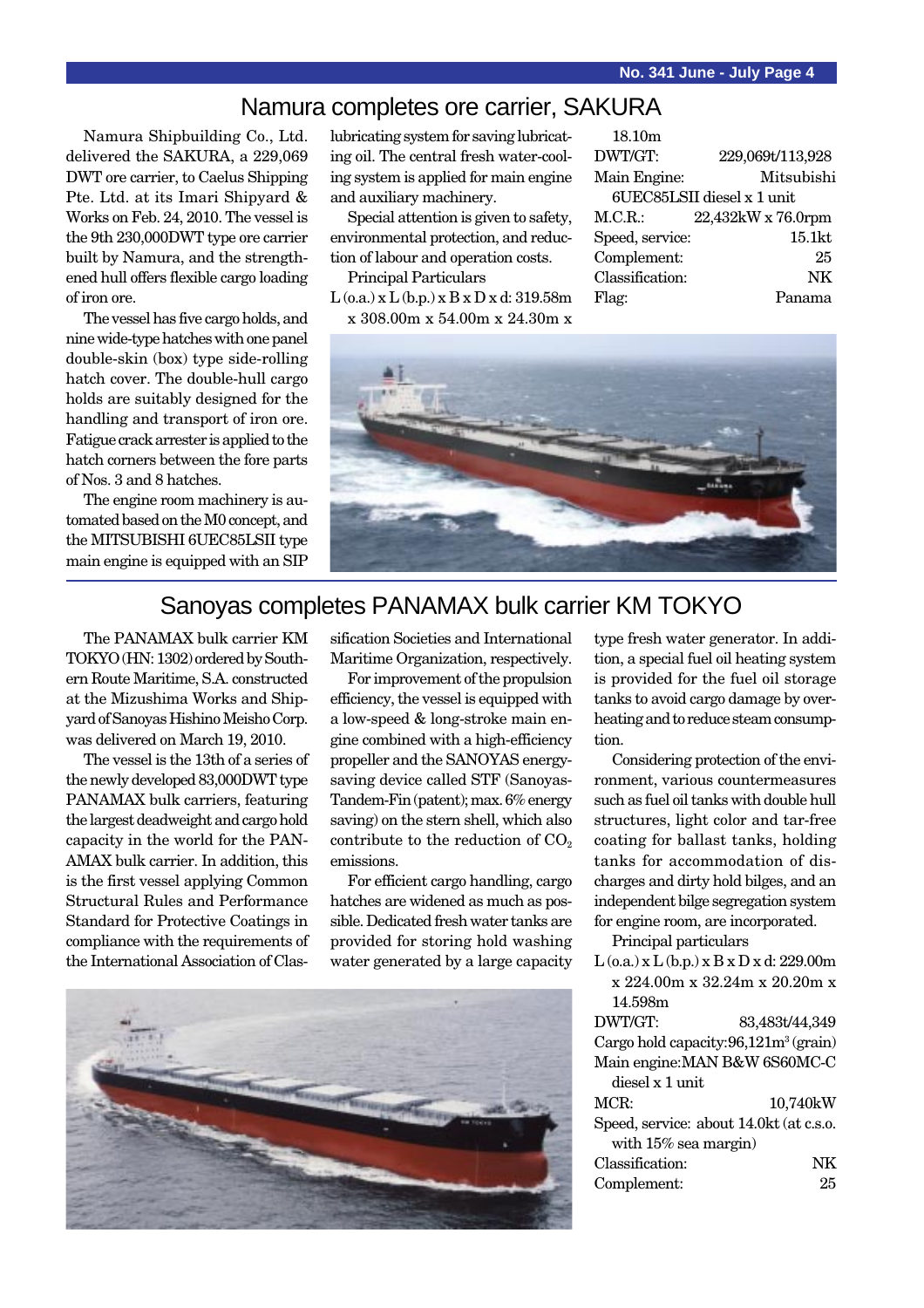# Koyo completes 180,253DWT bulk carrier, FRONTIER AMBITION for KY SHIPPING

Koyo Dockyard Co., Ltd. of the Imabari Group delivered FRONTIER AMBITION, 180,253MT D/W type bulk carrier, on Mar. 16, 2010 to KY Shipping (Panama) S.A. The vessel is the 23rd of the bulk carrier series delivered by Koyo Dockyard.

The FRONTIER AMBITION is a Dunkerquemax type bulk carrier and has nine cargo holds with topside tanks and hopper bottom tanks, which are connected by trunks. The hatch covers are the side sliding type driven by electro-hydraulic motors and chains.

The main engine is a low-speed, super long stroke, 2-cycle diesel engine. The highly efficient large diameter propeller and the hybrid fin are applied to save fuel oil consumption.



Principal particulars L (o.a.) x B x D x d: 288.93m x 45.00m x 24.70m x 18.15m DWT/GT: 180,253t / 90,092 Main engine: MITSUI MAN B&W 6S70MC-C diesel x 1 unit

| 18,630kW x 91.0rpm |
|--------------------|
| 15.35kt            |
| 25                 |
| NK                 |
| Panama             |
| Mar. 16, 2010      |
|                    |

#### JSEA participates in Posidonia 2010



The Japan Ship Exporters' Association (JSEA) participated in the 22nd International Shipping Exhibition Posidonia 2010 held at the Hellenikon Exhibition Centre in Helleniko, Greece, for five days from June 7 to 11. Posidonia 2010 attracted 1,858 companies and organizations from 87 countries, and was visited by over 17,385 people.

At the opening ceremony held on June 7, Mrs. Louka T. Katseli, the Minister of Economy, Competitiveness and Shipping gave the opening address. After the ceremony, the Minister of Economy, Competitiveness and Shipping and honorable guests from related circles visited exhibition stands. Mr. Takanori Kitamura, Japanese Ambassador to Greece, Mr. Masamoto Tazaki, JSEA president and Mr. Sho Minami, JSEA vice-president met the Minister at the Japanese stand.

On June 9, Japanese Ambassador and Mrs. Kitamura, and JSEA president and Mrs. Tazaki co-sponsored a reception at the Athenaeum Inter-Continental Hotel with about 870 guests including government officials and oth-



*From left of the front row are Mr. Minami, JSEA Vice President; Mr. Tazaki, JSEA President; Mrs. Louka Katseli, Minister of Economic, Competitiveness and Shipping; and Mr. Kitamura, Japanese Ambassador to Greece.*

ers concerned with the shipping and shipbuilding industries. The JSEA consisting of 12 Japanese shipbuilders participated with the financial support of The Nippon Foundation and in cooperation with The Shipbuilders' Association of Japan. JSEA and the Japan Marine Equipment Association (JSMEA) contributed the national exhibition stand where Japanese shipbuilding technology was presented.

Shipbuilding features of each shipbuilder were demonstrated, and expert attendants from the shipbuilders received visitors to provide further explanations. PR videotapes of 12 firms were digitized for a LCD system with the support of the Nippon Foundation. This collaborative exhibition procedure was a great success in demonstrating the whole shipbuilding industry.